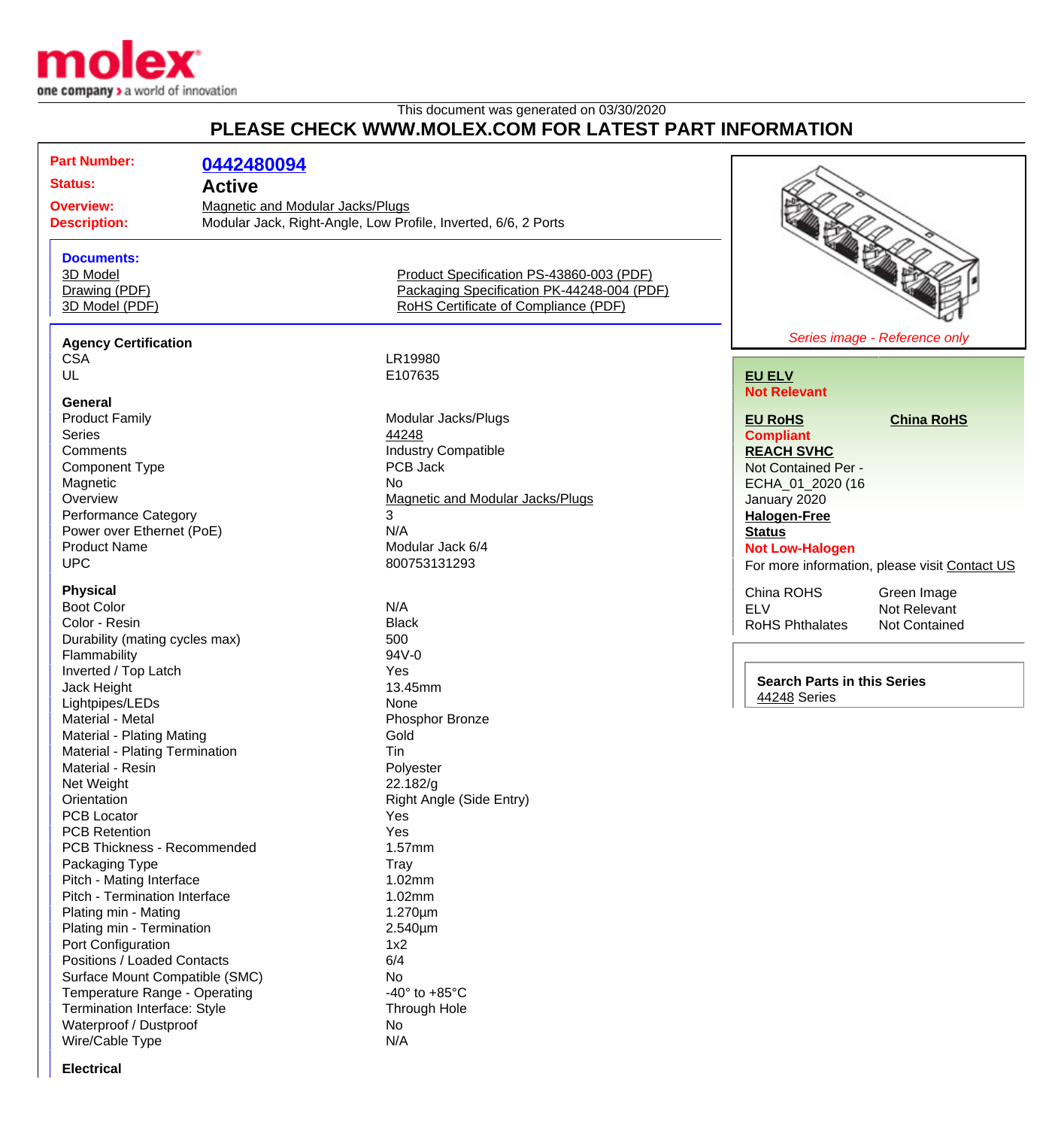| Current - Maximum per Contact<br>Grounding to PCB<br>Shielded<br>Voltage - Maximum                                                                                                   | 1.5A<br>Yes<br>Yes<br>150V AC (RMS) |  |  |
|--------------------------------------------------------------------------------------------------------------------------------------------------------------------------------------|-------------------------------------|--|--|
| <b>Solder Process Data</b><br>Duration at Max. Process Temperature (seconds)<br>Lead-freeProcess Capability<br>Max. Cycles at Max. Process Temperature<br>Process Temperature max. C | 005<br><b>WAVE</b><br>001<br>260    |  |  |
| <b>Material Info</b>                                                                                                                                                                 |                                     |  |  |
| <b>Reference - Drawing Numbers</b><br>Packaging Specification<br><b>Product Specification</b>                                                                                        | PK-44248-004<br>PS-43860-003        |  |  |

## This document was generated on 03/30/2020 **PLEASE CHECK WWW.MOLEX.COM FOR LATEST PART INFORMATION**